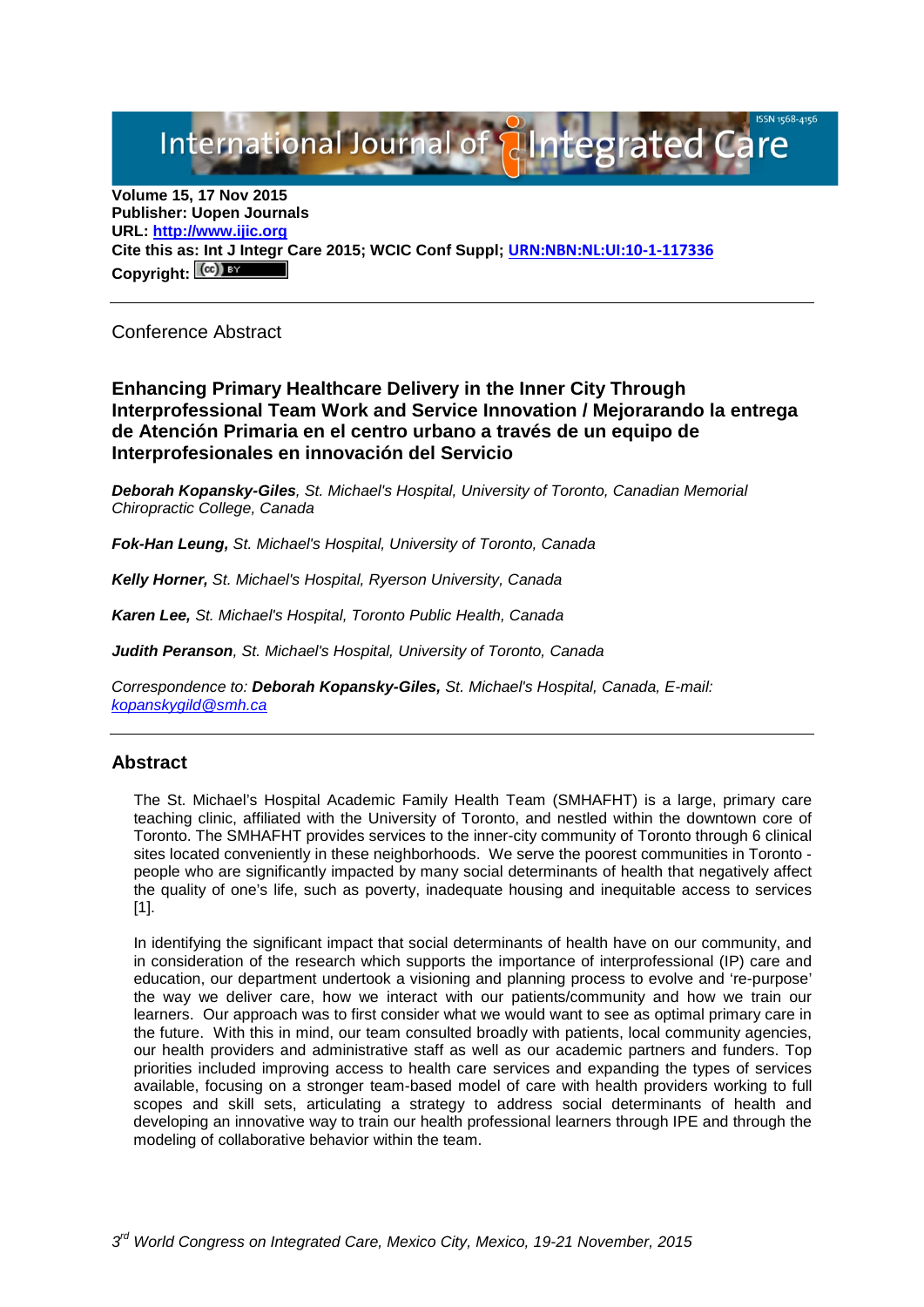Unique partnerships with academic institutions and health agencies not typically involved in funded family medicine models have enabled this model. Dental care, psychological treatment and chiropractic care are healthcare services now fully integrated into our department to deliver care without economic burden or barrier to our community. Integration of a financial security health promoter and a new legal aid clinic has helped to address the multiple issues our inner city patients face in their day-to-day lives. The unique mental health service, with psychiatry, addictions counselling, social work and psychology collaborating on service delivery, has significantly improved focused access to mental health care for the right patient with the right provider at the right time.

Our model of care is unique as it incorporates patient/family/community-centered values; IP collaboration; embedded IPE/training of learners; use of advanced communication technology; and accessible evidence-based care that is supported by ongoing evaluation and research. With the delivery of integrative healthcare services we have experienced improved coordination of care, enhanced patient outcomes and satisfaction, improved quality of work life for our team, and patient/family/community empowerment in self-help strategies. [2]

As a teaching clinic affiliated with several academic training programs (over 300 learners from 11 different professions trained annually), we have embraced IPE, an innovative approach to training health professional learners to enable the attainment of collaborative competency prior to their graduation. As identified by the WHO in 2010, this type of educational approach is essential to ensuring that all health professionals will be competent to practice on health teams which have demonstrated improved patient outcomes, safety and satisfaction, as well as improved provider satisfaction, continuity of care and reduced health care costs [3].

The sustained impact of our IPC innovation is that, for over the past 10 years, patients, families and the community now have access to a well-functioning and responsive team delivering care, as well as additional health and social care services that they would not be likely able to access otherwise. Longstanding partnerships have contributed to the delivery of these services without economic burden and help to underwrite the longevity of our model. The commitments (financial and human resources) by the hospital and our affiliated organizations continue to enable sustainability. We have been considered as a model for others – locally and nationally, exampled by being identified as a 'best practice' by the Ministry of Health and Long Term Care in Ontario (2007), the Canadian Government Health Care Innovation Working Group (2012) [4] and by the invitation to assist in the design and development of the first Canadian academic Centre of Integrative Medicine at the University of Toronto, enabling transferability of our model.

This presentation will describe our experiences in building our integrative healthcare team including patient/community consultation processes, innovative program expansion, IP team development, faculty development and IPE. Facilitators and barriers to the development of successful integrative models of primary care will be described and specific strategies that have facilitated success in our experience will be shared.

## **Conference abstract Spanish**

El Equipo Académico de Salud Familiar del Hospital de San Miguel (SMHAFHT) que es una clínica de atención primaria para la enseñanza general, afiliado a la Universidad de Toronto, y situado en el centro de la ciudad de Toronto. El SMHAFHT ofrece servicios a la comunidad del centro de la ciudad de Toronto a través de 6 centros clínicos ubicados convenientemente en estos barrios. Servimos a las comunidades más pobres de Toronto – a las personas que se ven afectadas de manera significativa por muchos determinantes sociales de la salud que afectan negativamente la calidad de vida de una persona, como son la pobreza, la vivienda inadecuada y el acceso desigual a los servicios [1].

Al identificar el impacto significativo que los determinantes sociales de la salud tienen en nuestra comunidad, y en consideración de la investigación que se apoya en la importancia del cuidado interprofesional (IP) y en la educación, nuestro departamento llevó a cabo un proceso de visión y planificación para evolucionar y 'replantear " la manera en que prestamos la atención, cómo interactuamos con nuestros pacientes/comunidad y cómo formamos a nuestros alumnos. Nuestro enfoque fue considerar primero lo que nos gustaría ver a la atención primaria para óptimazarlo en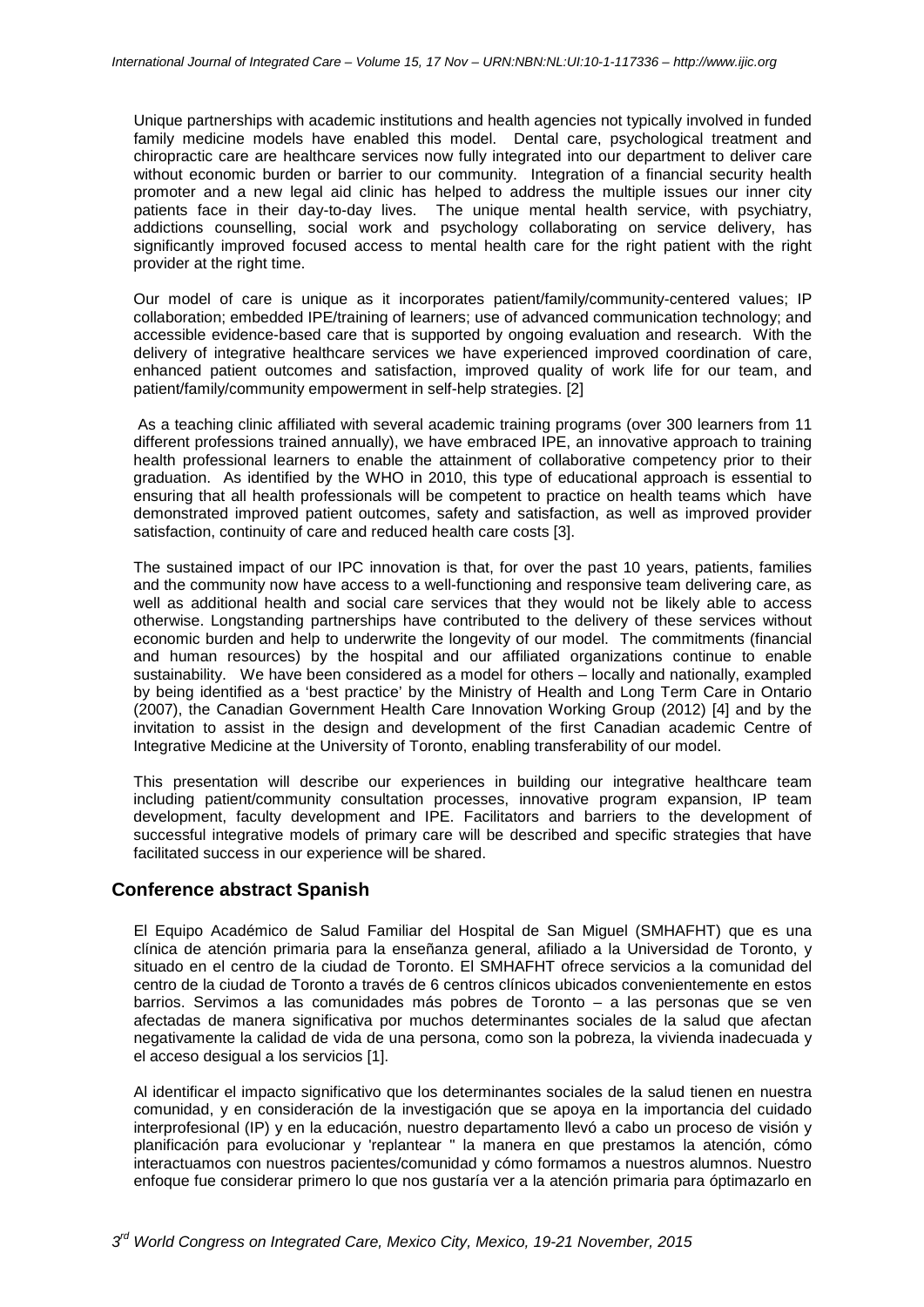el futuro. Con esto en mente, nuestro equipo consultó ampliamente con los pacientes, las agencias comunitarias locales, nuestros proveedores de salud y personal administrativo, así como nuestros socios académicos y financieros. Las prioridades incluyen la mejora del acceso a servicios de salud y la ampliación de los tipos de servicios disponibles, centrándose en un modelo basado en un equipo más fuerte en la atención con los proveedores de salud que trabajan conjuntamente en ámbitos de habilidades completas, la articulación de una estrategia para abordar los determinantes sociales de salud y el desarrollo de un forma innovadora para formar a nuestros alumnos profesionales de la salud a través de IPE y a través de la modelización del comportamiento de colaboración dentro del equipo.

Asociaciones únicas entre las instituciones académicas y organismos de salud que no suelen participar en los modelos de medicina familiar de capitalización han permitido desarrollar este modelo. El cuidado dental, tratamiento psicológico y atención quiropráctica son los servicios de salud ya plenamente integrados en nuestro departamento para ofrecer atención sin carga económica o barreras a nuestra comunidad. Integración de un promotor de salud de la seguridad financiera y una nueva clínica de ayuda legal han ayudado a hacer frente a los múltiples problemas del día a día que nuestros pacientes del centro urbano que enfrentan en sus vidas. El servicio de salud mental único, con la psiquiatría, y el asesoramiento adiccional, como trabajo social y psicología colaboran en la prestación de servicios, que han mejorado significativamente el acceso a la atención centrada en la salud mental para el paciente adecuado con el proveedor adecuado en el momento adecuado.

Nuestro modelo de atención es único ya que incorpora los valores centrados en el paciente / la familia / y en la comunidad; Colaboración IP; integrando IPE / la formación de los educandos; usando la tecnología de comunicación avanzada; y la atención que se apoya en la evaluación continua y la investigación accesible basada en la evidencia. Con la entrega de servicios de salud integrales que hemos experimentado una mejor coordinación de la atención, los resultados mejorados del paciente y la satisfacción, la mejora de la calidad de vida para nuestro equipo de trabajo, y el empoderamiento del paciente / la familia / y la comunidad en las estrategias de autoayuda. [2]

Como una clínica de enseñanza afiliada a varios programas de formación académica (más de 300 alumnos procedentes de 11 profesiones diferentes son capacitados anualmente), hemos adoptado IPE, como un enfoque innovador para estudiantes profesionales sanitarios en formación para permitir el logro de las competencias de colaboración antes de su graduación. Como ha sido identificado por la OMS en 2010, este tipo de enfoque educativo es esencial para asegurar que todos los profesionales de la salud serán competentes para practicar en los equipos de salud que han demostrado mejorar la evolución de los pacientes, la seguridad y la satisfacción, así como mejorar en la satisfacción de los proveedores, en la continuidad de la atención y que los costos de atención de salud sean reducidos [3].

El impacto sostenido de nuestra innovación IPC es que, durante más de los últimos 10 años, los pacientes, las familias y la comunidad ahora tienen acceso a un buen funcionamiento y el equipo responde a la prestación de atención, así como los servicios de salud y asistencia social adicionales que no lo serian probable capaz de acceder de otra manera. Asociaciones de larga data han contribuido a la prestación de estos servicios sin cargar económicamente y ayudando a financiar la longevidad de nuestro modelo. Los compromisos (recursos financieros y humanos) por parte del hospital y nuestras organizaciones afiliadas permiten la sostenibilidad. Hemos sido considerado como un modelo para otros – a nivel local y nacional, ejemplificado por ser identificados como una "mejor práctica" por el Ministerio de Salud y Cuidados a Largo Plazo en Ontario (2007), la Atención del Grupo de Trabajo de Canadá, Gobierno de Salud Innovación (2012) [4] y por la invitación a colaborar en el diseño y desarrollo del primer centro académico canadiense de Medicina Integrativa de la Universidad de Toronto, lo que permite la transferibilidad de nuestro modelo.

Esta presentación describirá nuestras experiencias en la construcción de nuestro equipo de atención médica integral incluyendo paciente / procesos de consulta en la comunidad, un innovador programa de expansión, desarrollo de equipos IP, el desarrollo de la facultad y el IPE. Los facilitadores y las barreras para el desarrollo de modelos de integración con éxito de la